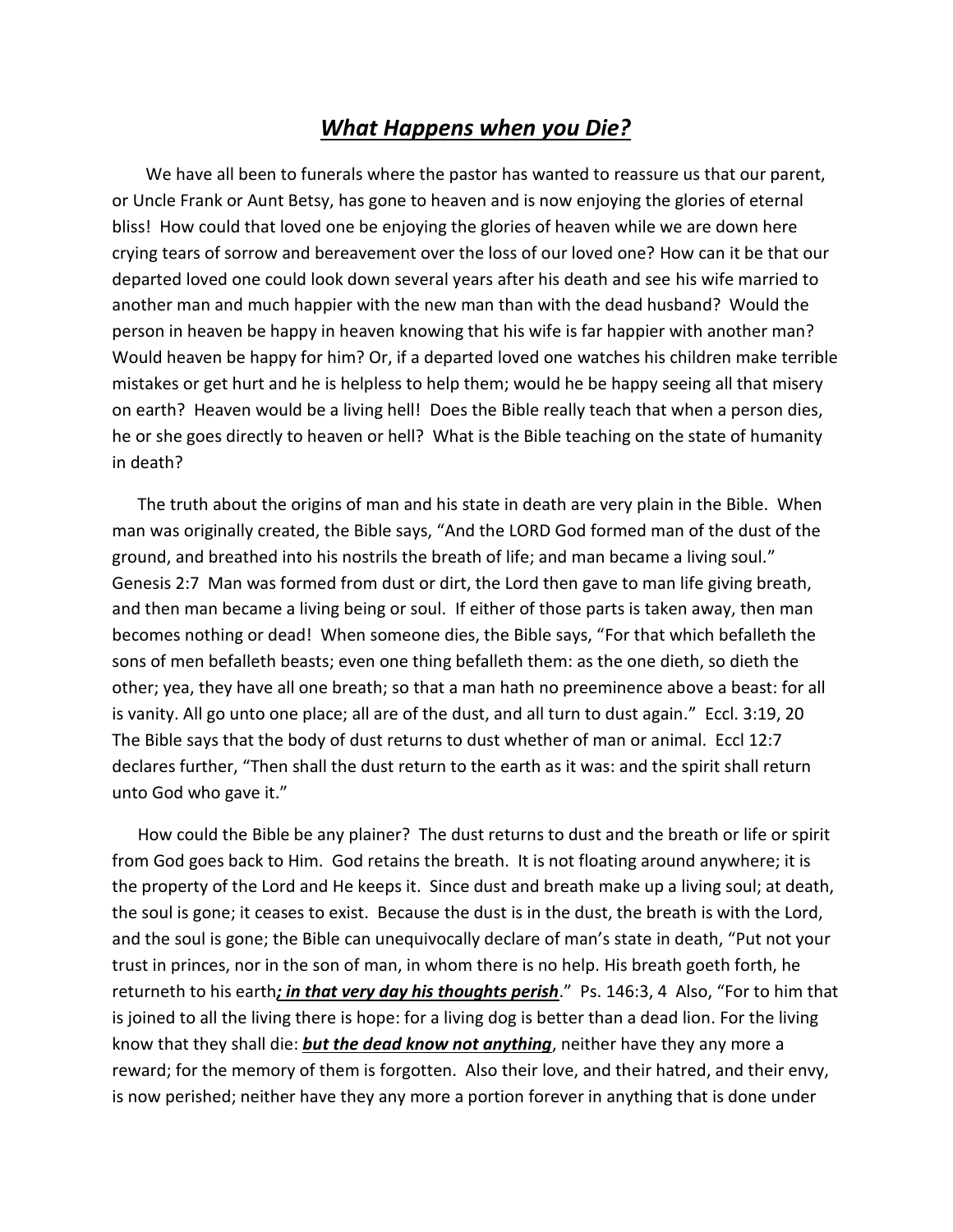the sun." Eccl. 9:4-6 The wise man could not have been any plainer. Dead people know nothing, they feel nothing, and they know nothing of anything that goes on in this world!

 Because of these profound and simple declarations from the Bible, the Bible authors refer to death as a sleep. In sleep, we are oblivious to what is going on around us. We know nothing while asleep. Notice what Jesus said in the story of Lazarus. "These things said he: and after that he saith unto them, 'Our friend Lazarus sleepeth; but I go, that I may awake him out of sleep. Then said his disciples, Lord, if he sleep, he shall do well. Howbeit Jesus spake of his death: but they thought that he had spoken of taking of rest in sleep. Then said Jesus unto them plainly, Lazarus is dead. And I am glad for your sakes that I was not there, to the intent ye may believe; nevertheless let us go unto him." John 11:11-15 Jesus told the disciples that Lazarus was asleep and that He was going to go wake him up. The disciples were a little slow and thought Jesus was talking about Lazarus taking a nap. Then Jesus told them plainly that Lazarus was dead. Jesus referred to death as a sleep!!!

 Throughout the Old Testament, we find that when kings died the Bible says, "And Asa *slept* with his fathers, and was buried with his fathers in the city of David his father: and Jehoshaphat his son reigned in his stead." 1 Kings 15:24 " "And Joram *slept* with his fathers, and was buried with his fathers in the city of David: and Ahaziah his son reigned in his stead." 2 Kings 8:24 "Now Jehoshaphat *slept* with his fathers, and was buried with his fathers in the city of David. And Jehoram his son reigned in his stead." 2 Chronicles 21:1 "So David *slept* with his fathers, and was buried in the city of David." 1 Kings 2:10

 Both the Old and New Testament are very clear about what happens when someone dies. Wait a minute, someone may say, Samuel sure wasn't asleep when he conferred with Saul the king. This story in 1 Samuels 28 does not contradict the Bible position on the state of man in death when rightly understood. Notice the story. "And when Saul enquired of the LORD, the LORD answered him not, neither by dreams, nor by Urim, nor by prophets. Then said Saul unto his servants, Seek me a woman that hath a familiar spirit, that I may go to her, and enquire of her. And his servants said to him, Behold, there is a woman that hath a familiar spirit at Endor. And Saul disguised himself, and put on other raiment, and he went, and two men with him, and they came to the woman by night: and he said, I pray thee, divine unto me by the familiar spirit, and bring me him up, whom I shall name unto thee. And the woman said unto him, Behold, thou knowest what Saul hath done, how he hath cut off those that have familiar spirits, and the wizards, out of the land: wherefore then layest thou a snare for my life, to cause me to die? And Saul sware to her by the LORD, saying, As the LORD liveth, there shall no punishment happen to thee for this thing. Then said the woman, Whom shall I bring up unto thee? And he said, Bring me up Samuel. And when the woman saw Samuel, she cried with a loud voice: and the woman spake to Saul, saying, Why hast thou deceived me? For thou art Saul. And the king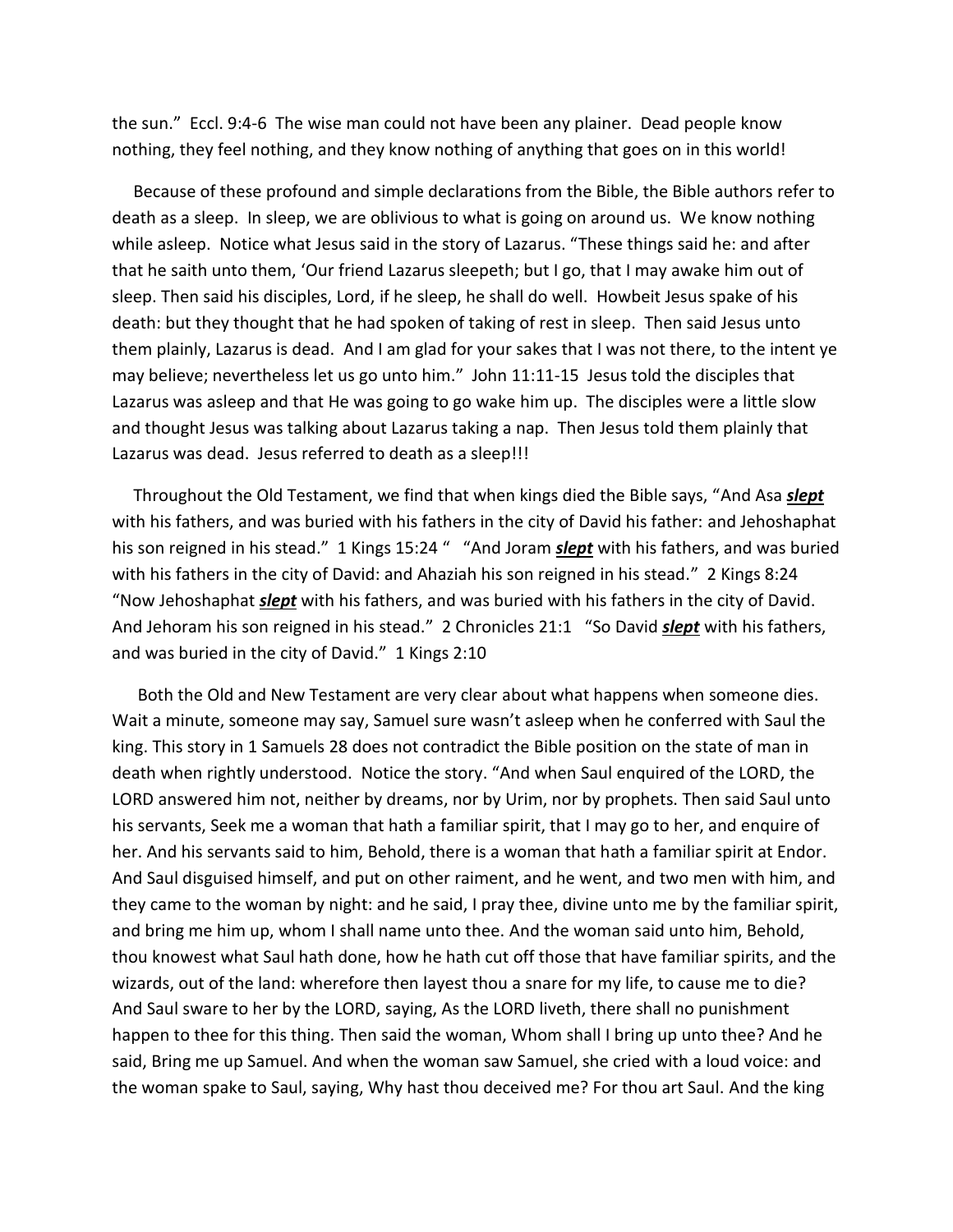said unto her, Be not afraid: for what sawest thou? And the woman said unto Saul, I saw gods ascending out of the earth. And he said unto her, What form is he of? And she said, An old man cometh up; and he is covered with a mantle. And Saul perceived that it was Samuel, and he stooped with his face to the ground, and bowed himself. And Samuel said to Saul, Why hast thou disquieted me, to bring me up? And Saul answered, I am sore distressed; for the Philistines make war against me, and God is departed from me, and answereth me no more, neither by prophets, nor by dreams: therefore I have called thee, that thou mayest make known unto me what I shall do." 1 Samuel 28:6-15

 What do we see in this story? Because of Saul's rebellion, the Lord had stopped speaking to him. Because Saul had cut the Lord off, he went for help to a demon possessed woman at Endor. Saul asks her to bring up Samuel who was dead. The witch does not have the power to bring back a saint of God, but she does have the power to bring up a demon in his form!! The way the witch described the man made it sound like this was Samuel, but in actuality, it was a demon in the form of Samuel. " It was not God's holy prophet that came forth at the spell of a sorcerer's incantation. Samuel was not present in that haunt of evil spirits. That supernatural appearance was produced solely by the power of Satan. He could as easily assume the form of Samuel as he could assume that of an angel of light, when he tempted Christ in the wilderness. When Samuel was living, Saul had despised his counsel and had resented his reproofs. But now, in the hour of his distress and calamity, he felt that the prophet's guidance was his only hope, and in order to communicate with Heaven's ambassador he vainly had recourse to the messenger of hell! Saul had placed himself fully in the power of Satan; and now he whose only delight is in causing misery and destruction, made the most of his advantage, to work the ruin of the unhappy king. In answer to Saul's agonized entreaty came the terrible message, professedly from the lips of Samuel:" PP. pgs.. 679, 680 The devil can appear to be an angel, a prophet, or even Christ. We must understand that we cannot communicate with the dead!

 Immortality is not something inherent in us. Immortality was forfeited by man when they sinned in the garden. Access to the tree of life ceased when man sinned. But the Lord Jesus Christ, by His death, has made immortality possible again. "Who hath saved us, and called us with an holy calling, not according to our works, but according to his own purpose and grace, which was given us in Christ Jesus before the world began, But is now made manifest by the appearing of our Saviour Jesus Christ, who hath abolished death, and hath brought life and immortality to light through the gospel:" 2 Timothy 1:9, 10 Only the One who is immortal could, by His death, extend that gift to us again. The Bible tells us that, "Which in his times he shall shew, who is the blessed and only Potentate, the King of kings, and Lord of lords; Who only hath immortality, dwelling in the light which no man can approach unto; whom no man hath seen, nor can see: to whom be honour and power everlasting. Amen." 1 Timothy 6:15, 16